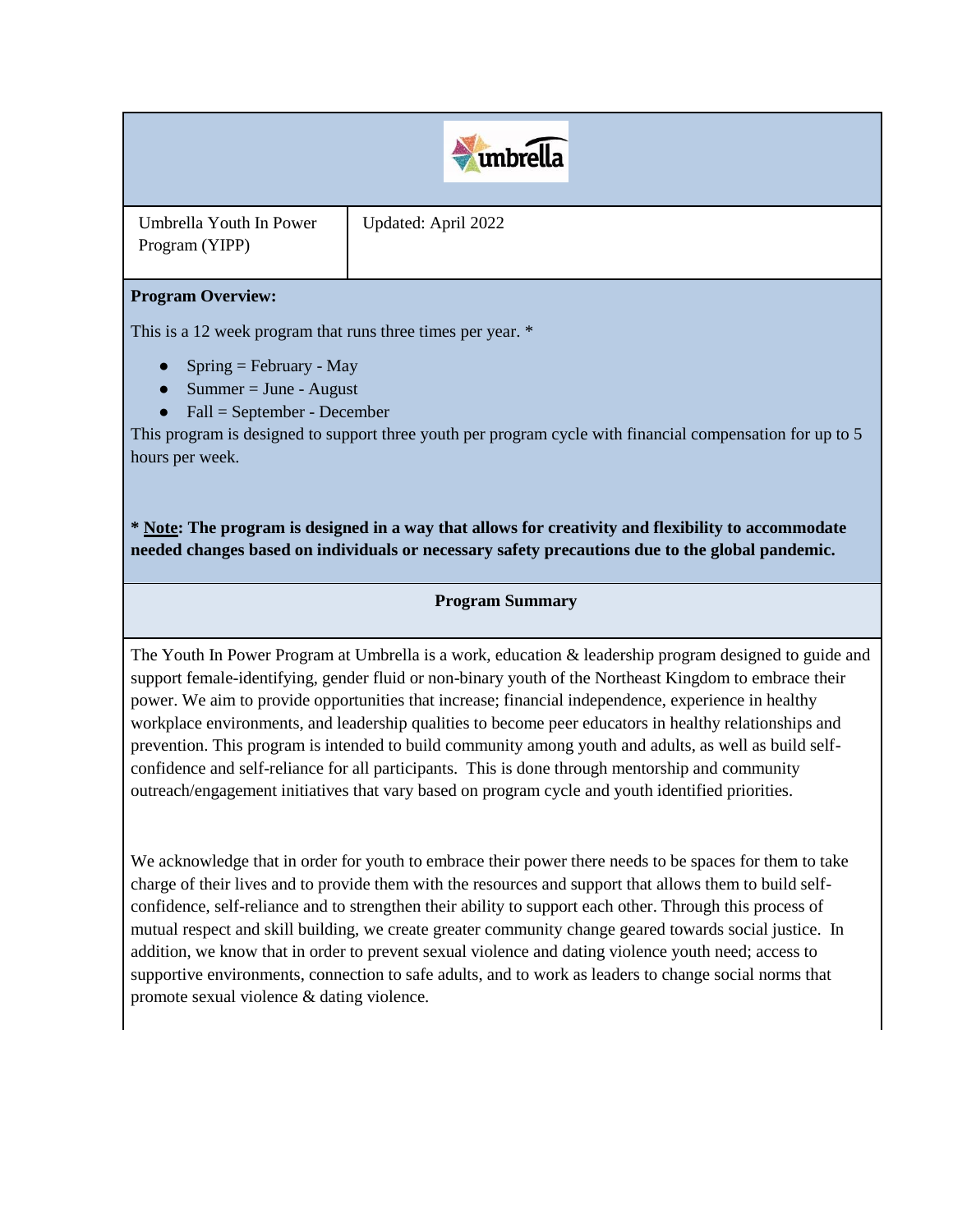Through mentorship opportunities, this twelve week program intends to provide youth with a positive environment that supports their leadership development by allowing space for them to learn, practice and increase their individual skills while achieving personal and collective goals.

These positive program outcomes include:

**Mentorship -** Connect adults with youth, and youth with young kids, to build relationships in the community, as well as teach each other self-confidence and safe community norms. Train towards becoming peer educators, and mentors to young children and peers.

**Education** - Provide youth with the resources and skills needed via conversations and activities to deepen their understanding of DV / SV prevention work, greater systems of oppression, and the ways in which violence affects our personal abilities to engage in healthy, connected relationships on an interpersonal and communal level.

#### **Community Engagement Initiatives -**

#### **Prevention projects -**

Work with mentors on project management skills like planning, marketing, and facilitating activities such as, but not limited to, community outreach and awareness events coinciding with April's Sexual Violence Awareness Month (Spring), and October's Domestic Violence Awareness Month (Fall). In addition, participants will have opportunities to engage with youth in afterschool programs and summer camps to facilitate prevention activities and serve as mentors to youth.

**Summer Program also includes additional community engagement opportunities -** Participants will work with mentors to connect with community organizers to bring prevention materials and activities into the community.These may include local farmers markets, music festivals and "Get downtown" events.

**Financial Independence** - support participants in developing financial independence and skills around managing finances.

#### **Workplace experience -**

**Skills -** Provide job interview experience and education on how to build resumes, write cover letters, and collaborate with others on a team.

**Environment** - Model a healthy and professional workplace environment for participants.

**Inter-program Collaboration -** All programs of Umbrella and participants of YIPP will have the opportunity to incorporate their specific needs/goals into this program while working collaboratively to create a working space that generates program exposure.